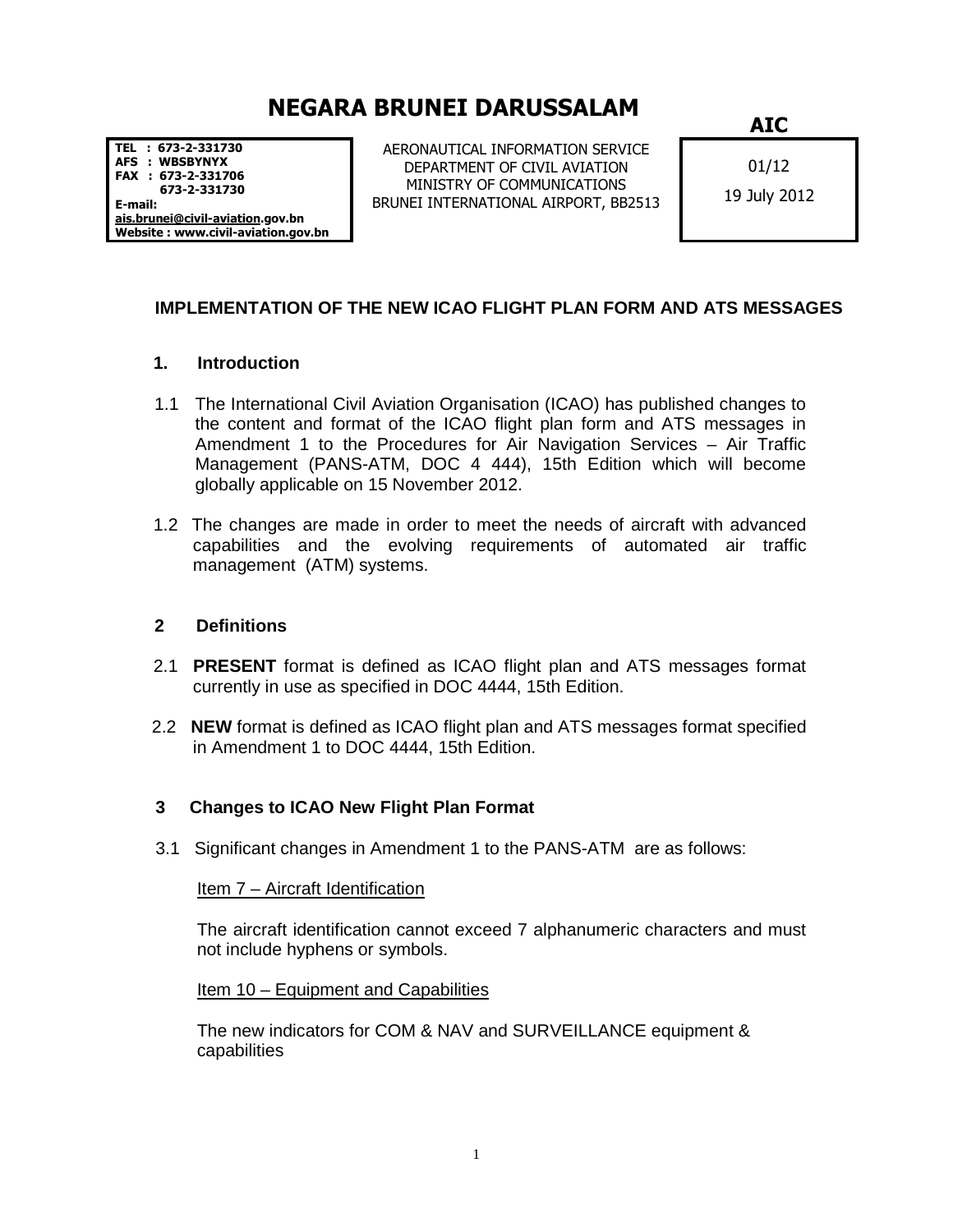### Item 18 – Other Information

Hyphens or oblique strokes should only be used as prescribed. Other changes include formatting, indicator definitions, specific grammar for special handling (STS), and new indicator for Area Navigation (RNAV) and Required Navigation Performance (RNP).

- 3.2 Flight plans cannot be filed more than 120 hours prior to the Estimated Off Block Time (EOBT) of the flight.
- 3.3 Full details of Amendment 1 to DOC 4444, 15th Edition are available at:

http://www2.icao.int/en/FITS/FITSLibrary/PANS%20ATM%20Amendment.pdf

#### **4 Regional Implementation**

- 4.1 The ICAO Asia Pacific Region has adopted a phased implementation from 1 January 2012 until 15 November 2012.
- 4.2 The phased implementation comprises three phases:

Phase 1 - 1 January to 31 March 2012 Software delivery and internal testing

Phase 2 - 1 April to 30 June 2012 Air Navigation Service Providers (ANSPs) external testing

Phase 3 - 1 July to 15 November 2012 Airspace users testing and implementation

- 4.3 Brunei would adopt the phased implementation and the tentative date for implementing the NEW ICAO flight plan and ATS messages (that is, Phase 3) is planned to be September 2012.
- 4.4 Full details of the regional guidance material are contained in the Asia/ Pacific Guidance Material for the Implementation of Amendment 1 to the 15th Edition of PANS-ATM, Doc 4444:

http://www.bangkok.icao.int/edocs/FPL\_Guidance\_ver4.pdf

### **5 Flight Plan Submission from September 2012**

- 5.1 Flight plans submitted via AFTN will be accepted in either PRESENT format or NEW format from September 2012 until 0000UTC 15 November 2012.
- 5.2 Flight plans in the NEW format may be submitted up to 120 hours prior to EOBT.